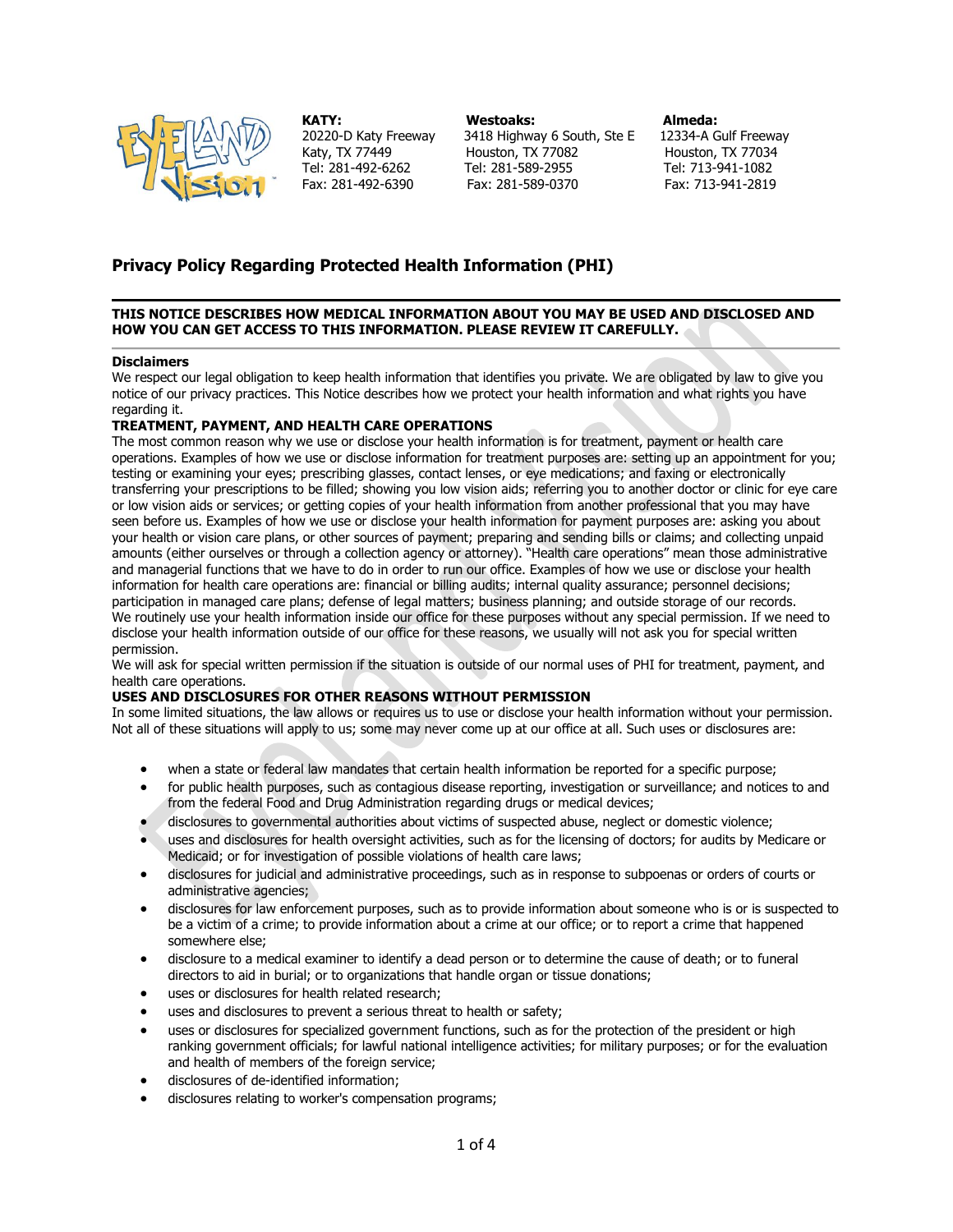- disclosures of a "limited data set" for research, public health, or health care operations;
- incidental disclosures that are an unavoidable by-product of permitted uses or disclosures;
- disclosures to "business associates" who perform health care operations for us and who commit to respect the privacy of your health information;

Unless you object, we will also share relevant information about your care with your family or friends who are helping you with your eye care.

### **COMMUNICATION**

We may contact you via email, text, postal mail, or telephone call to remind you of your pending scheduled or unscheduled appointment, missed appointment, annual eye or contact lens exam appointment, medical appointments, order status of eyeglasses and contact lenses, surveys to better our service, monthly educational newsletter, and special offers. **OTHER USES AND DISCLOSURES**

We will not make any other uses or disclosures of your health information unless you sign a written "authorization form." The content of an "authorization form" is determined by federal law. Sometimes, we may initiate the authorization process if the use or disclosure is our idea. Sometimes, you may initiate the process if it's your idea for us to send your information to someone else. Typically, in this situation you will give us a properly completed authorization form, or you can use one of ours.

If we initiate the process and ask you to sign an authorization form, you do not have to sign it. If you do not sign the authorization, we cannot make the use or disclosure. If you do sign one, you may revoke it at any time unless we have already acted in reliance upon it. Revocations must be in writing. Send them to the office contact person named at the beginning of this Notice.

#### **YOUR RIGHTS REGARDING YOUR HEALTH INFORMATION**

The law gives you many rights regarding your health information. You can:

- ask us to restrict our uses and disclosures for purposes of treatment (except emergency treatment), payment or health care operations. We do not have to agree to do this, but if we agree, we must honor the restrictions that you want. To ask for a restriction, send a written request to the office contact person at the address, fax or E Mail shown at the beginning of this Notice.
- ask us to communicate with you in a confidential way, such as by phoning you at work rather than at home, by mailing health information to a different address, or by using E mail to your personal E Mail address or by texting you to a specific mobile number. We will accommodate these requests if they are reasonable, and if you pay us for any extra cost. If you want to ask for confidential communications, send a written request to the office contact person at the address, fax or E mail shown at the beginning of this Notice.
- ask to see or to get photocopies of your health information. By law, there are a few limited situations in which we can refuse to permit access or copying. For the most part, however, you will be able to review or have a copy of your health information within 30 days of asking us (or sixty days if the information is stored off-site). You may have to pay for photocopies in advance. If we deny your request, we will send you a written explanation, and instructions about how to get an impartial review of our denial if one is legally available. By law, we can have one 30 day extension of the time for us to give you access or photocopies if we send you a written notice of the extension. If you want to review or get photocopies of your health information, send a written request to the office contact person at the address, fax or E mail shown at the beginning of this Notice.
- ask us to amend your health information if you think that it is incorrect or incomplete. If we agree, we will amend the information within 60 days from when you ask us. We will send the corrected information to persons who we know got the wrong information, and others that you specify. If we do not agree, you can write a statement of your position, and we will include it with your health information along with any rebuttal statement that we may write. Once your statement of position and/or our rebuttal is included in your health information, we will send it along whenever we make a permitted disclosure of your health information. By law, we can have one 30 day extension of time to consider a request for amendment if we notify you in writing of the extension. If you want to ask us to amend your health information, send a written request, including your reasons for the amendment, to the office contact person at the address, fax or E mail shown at the beginning of this Notice.
- get a list of the disclosures that we have made of your health information within the past six years (or a shorter period if you want). By law, the list will not include: disclosures for purposes of treatment, payment or health care operations; disclosures with your authorization; incidental disclosures; disclosures required by law; and some other limited disclosures. You are entitled to one such list per year without charge. If you want more frequent lists, you will have to pay for them in advance. We will usually respond to your request within 60 days of receiving it, but by law we can have one 30 day extension of time if we notify you of the extension in writing. If you want a list, send a written request to the office contact person at the address, fax or E mail shown at the beginning of this Notice.
- get additional paper copies of this Notice of Privacy Practices upon request. It does not matter whether you got one electronically or in paper form already. If you want additional paper copies, send a written request to the office contact person at the address, fax or E mail shown at the beginning of this Notice.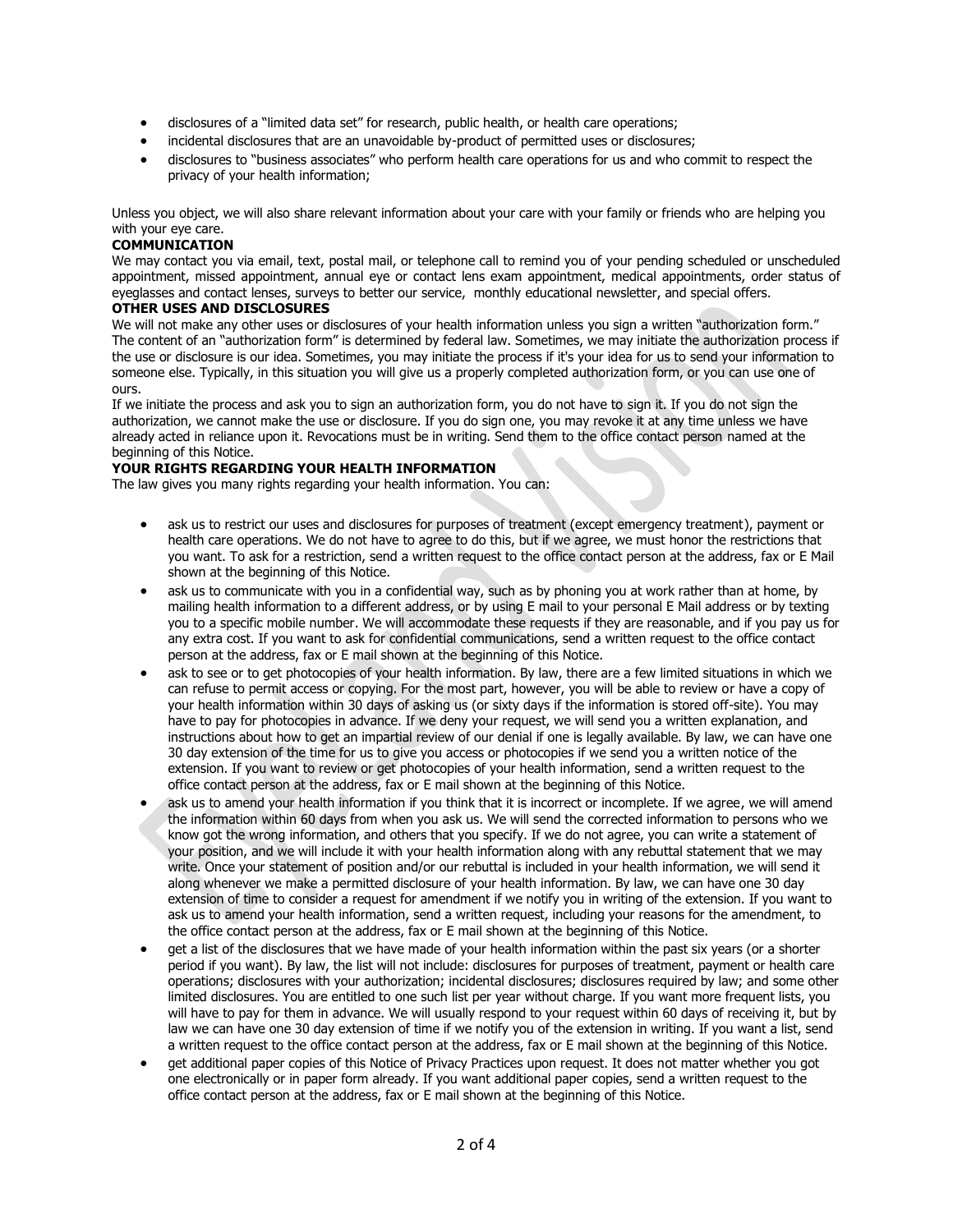#### **OUR NOTICE OF PRIVACY PRACTICES**

By law, we must abide by the terms of this Notice of Privacy Practices until we choose to change it. We reserve the right to change this notice at any time as allowed by law. If we change this Notice, the new privacy practices will apply to your health information that we already have as well as to such information that we may generate in the future. If we change our Notice of Privacy Practices, we will post the new notice in our office, have copies available in our office, and post it on our Web site.

### **COMPLAINTS**

If you think that we have not properly respected the privacy of your health information, you are free to complain to us or the U.S. Department of Health and Human Services, Office for Civil Rights. We will not retaliate against you if you make a complaint. If you want to complain to us, send a written complaint to the office at the address, or fax shown at the beginning of this Notice. If you prefer, you can discuss your complaint in person or by phone.

#### **FOR MORE INFORMATION**

If you want more information about our privacy practices, call or visit the office at the address or phone number shown at the beginning of this Notice.

© 2009-2020 **eyelandvision.net** and **Eyeland Vision**. All rights reserved.

THIS SPACE HAS BEEN INTENTIONALLY LEFT BLANK.

THE PATIENT ACKNOWLEDGEMENT AND CONTACT PERMISSION PAGE FOLLOWS.